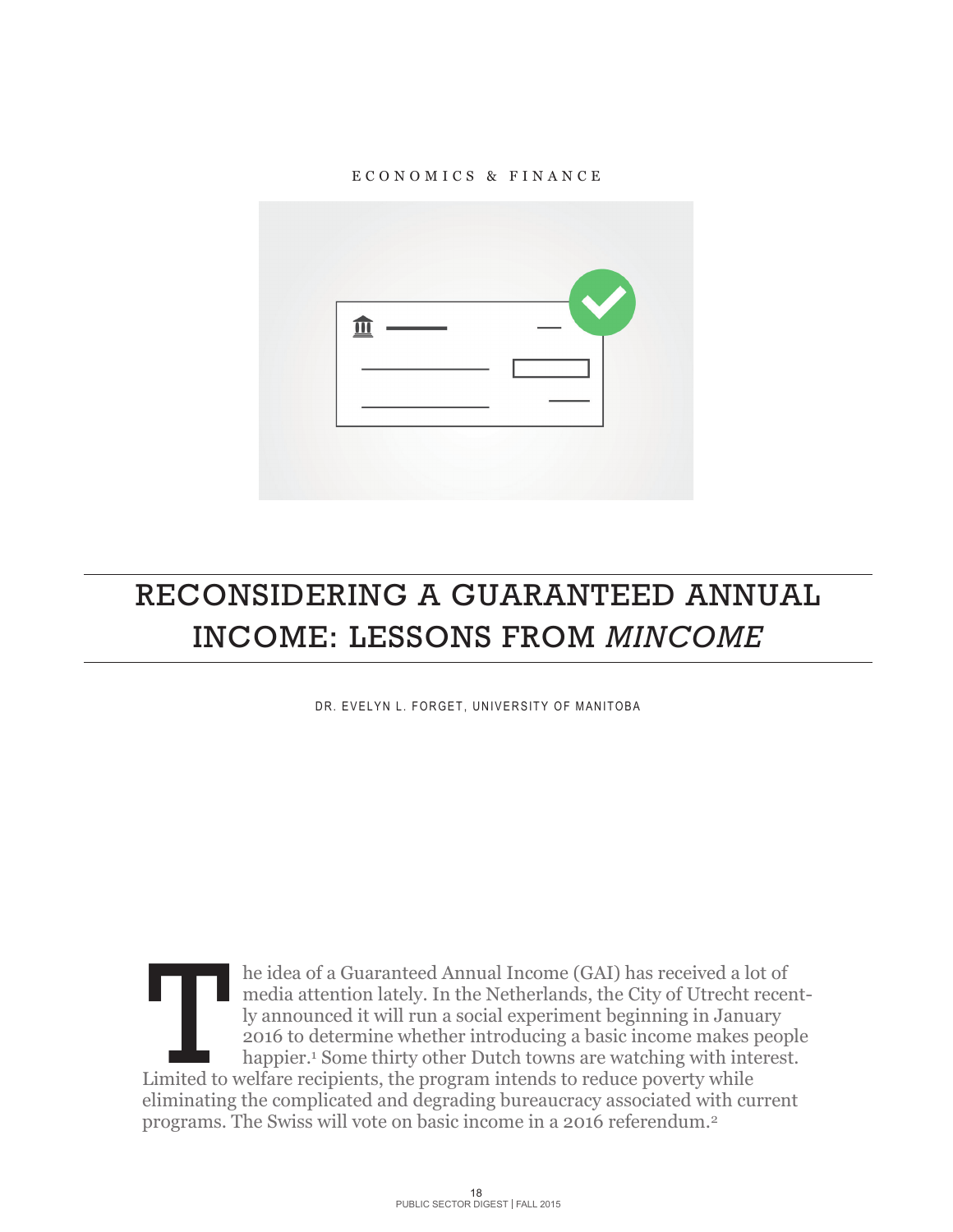In Canada, Joseph Ceci, Alberta's Finance Minister, proposed a guaranteed income while campaigning last year, and the mayors of Alberta's two largest cities, Naheed Nenshi of Calgary and Don Iveson of Edmonton, have made similar proposals. <sup>3</sup> Several social activist groups in the province of PEI are planning a pilot study4, and medical officers of health across Ontario recently called on the provincial and federal governments to introduce a GAI.5

This broad group of advocates has been drawn to the simple and very old idea of a GAI by the recognition that poverty costs us all deeply. Not only does poverty reduce quality of life and hinder the life chances of its victims, it drives up provincial and federal budgets for everything from healthcare to special education to social support payments to criminal justice. Valerie Tarasuk and her team published research in the *Canadian Medical Association Journal* that linked food insecurity to higher use of health services.6 In a related podcast, she echoed Herb Emery's claim that a GAI could put food banks out of business.7

This is not the first time the idea of a GAI has been considered in Canada. In the 1970s, the *MINCOME* project was conducted in Winnipeg and in the town of Dauphin Manitoba to test the feasibility of the idea. The project was a victim of political changes at both the federal and provincial levels; it ended in disarray with no final report and no significant analysis of the boxes of data collected from participating families. A few years ago, we unearthed the data and began the long process of trying to determine the effects of *MIN-COME.* Did it make lives better for its participants?

## I. THE BACKGROUND TO *MINCOME*

The 1960s and 1970s were a time when many of Canada's social programs were reexamined and made more liberal. This was the time when universal health insurance and CPP were introduced, and disability pensions and Unemployment Insurance were made more generous. It was a time when the extent of poverty among seniors was being recognized and the limitations of welfare were becoming apparent.

In part, this was an extension of similar changes occurring in the US. In the wake of the civil rights movement, many Americans were becoming aware of the extent of poverty in particular geographic areas and among racialized population groups in particular. As part of President Johnson's war on poverty, four Negative Income Tax (NIT) experiments were conducted in the US. *MINCOME* was the Canadian counterpart to these US experiments.

As in the US experiments, the GAI works like a refundable tax credit. If someone has no income from any other source, they will receive a basic entitlement. As earned income increases, the benefit declines but less than proportionately. Consequently, low income earners receive partial benefits so that they are not worse off than they would be if they quit their jobs and relied on income assistance. There is always an incentive to work, and people who work are always better off than they would be if they did not work.

The NIT experiments in the US and *MINCOME* in Canada were conducted to determine what the effect of offering a GAI would be on work effort. Would people quit their jobs, driving up the costs of the program and damaging productivity? While the idea of a GAI has been supported by economists and social welfare theorists from the political left and right – everyone from Milton Friedman to former Governor General and NDP Premier Ed Schreyer – the public feared the consequences of giving money to people without a work requirement. These experiments were therefore largely intended to respond to public concern about runaway costs and work disincentives.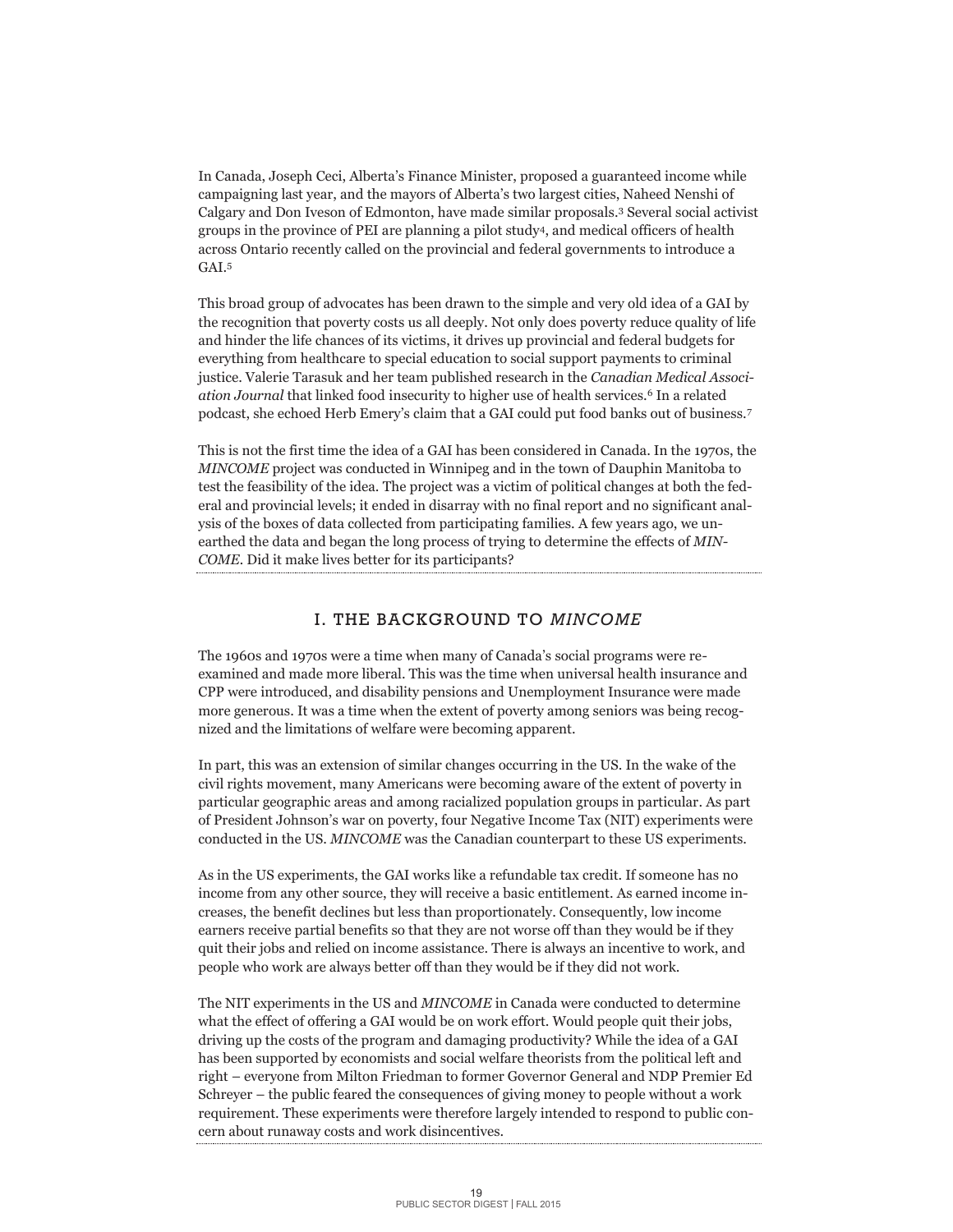

Manitoba's NDP Premier Ed Schreyer

### II. THE INTRODUCTION AND DEMISE OF *MINCOME*

When the decision was made by the federal Department of Health and Welfare to conduct a pilot study to test the feasibility of *MINCOME*, the province of Manitoba was a ready volunteer. The newly elected Ed Schreyer was the first ever NDP premier of the province and his cabinet was made up of very young and enthusiastic advocates for social justice. They worked well with the Trudeau Liberals in Ottawa, and the project was introduced in Winnipeg and Dauphin with the federal government picking up 75% of the costs, and the province the remainder.

Winnipeg was treated in the same way as all the US sites. A small proportion of the total population was chosen to participate, and matched controls were allocated to the existing set of social programs. Most Winnipeggers were not participants, and participants knew and interacted with one another only by chance. In Dauphin, a different model was tested. Everyone who lived in the town of 10,000 at the outset of the experiment was offered the same guarantee: if they had no income from any source, they would receive approximately 60% of the Low-Income Cut-off (the unofficial poverty line). As their earned income increased by one dollar, benefits would be reduced by fifty cents until they disappeared entirely. A control group of individuals who completed various surveys but did not receive support was selected from nearby communities.

As the program unfolded, it was overtaken by unforeseen events. Oil price shocks in the 1970s led to runaway inflation, high interest rates, and unemployment at levels not previously seen. Worse, the economic tools that had always allowed the federal government and the Bank of Canada to manage recessions and inflation seemed to have stopped working; attacking inflation worsened unemployment, and addressing unemployment led to higher prices. These events had both direct and indirect effects on *MINCOME.* First, payouts to the families were indexed to the cost of living and rose with the inflation rate. The budget of the project, however, was struck in nominal dollars and did not increase. Worse, conducting the project in the pre-internet era meant that legions of keypunch operators, statisticians, interviewers, transcribers, and researchers were employed – all for wages that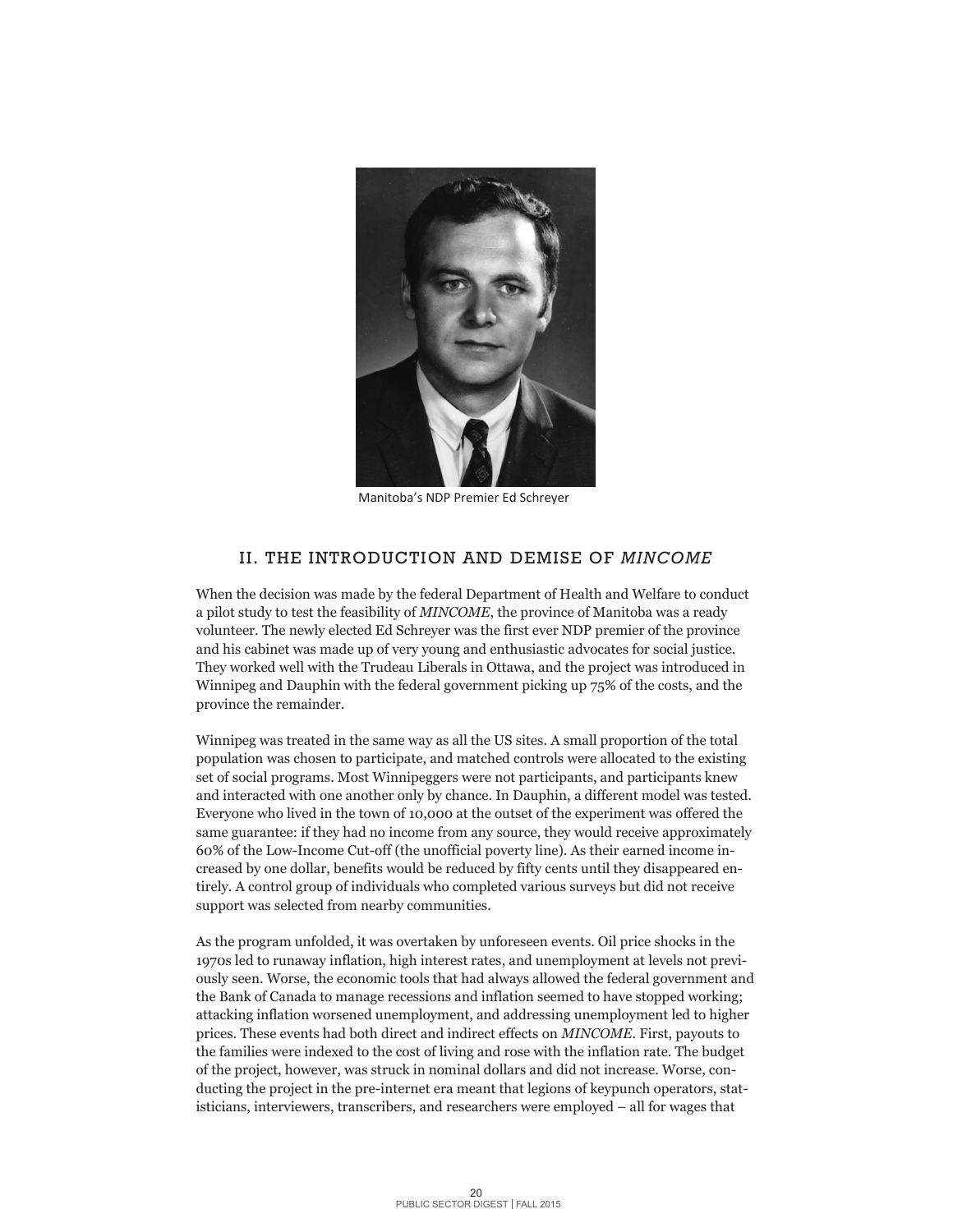increased with the cost of living. Second, the unanticipated high levels of unemployment meant that more families were seeking more assistance than anticipated.

When *MINCOME* researchers went to the provincial and federal funders seeking budget increases, they found a federal government with its attention more focused on factors other than poverty. Provincially, matters were worse. In 1976, the Schreyer government fell to the Sterling Lyon conservatives whose priorities did not include bailing out an NDP project. The project struggled along and researchers were told to 'archive' the data for later analysis. Payments to the families continued as promised, but the research stopped.

When the project ended, the 'data' – cardboard boxes full of interview scripts, responses to questionnaires and so on – were locked in an office suite paid for by the federal government. Custody of these data was unclear; they changed hands several times and, by 2005, their fate was unknown to researchers.

### III. RECOVERING INSIGHTS FROM *MINCOME*

Shortly after the project ended, a few entrepreneurial scholars at the University of Manitoba managed to borrow some of the data long enough to construct a data tape of labour market outcomes for Winnipeg participants. They found, as did the US researchers, that there was little reduction in the number of hours worked as a response to the introduction of a GAI. Two groups did reduce their hours worked – married women who used the GAI to 'buy' themselves longer maternity leaves, and 'young, unattached males' who reduced their proportionate work effort substantially.8

The original paper data, most of which had never been digitized, languished in cardboard boxes that shifted between custodians until they came under the jurisdiction of the National Library and Archives Canada and were housed in the Winnipeg regional office. When these data were accessed in 2006 in the hope that they might yield important new insights about the impact of a GAI in a high-income country, it soon became clear that data mining would be impossible without substantial long-term funding. However, progress in data infrastructure since the 1970s offered new opportunities.



The City of Winnipeg experimented with MINCOME in the 1970s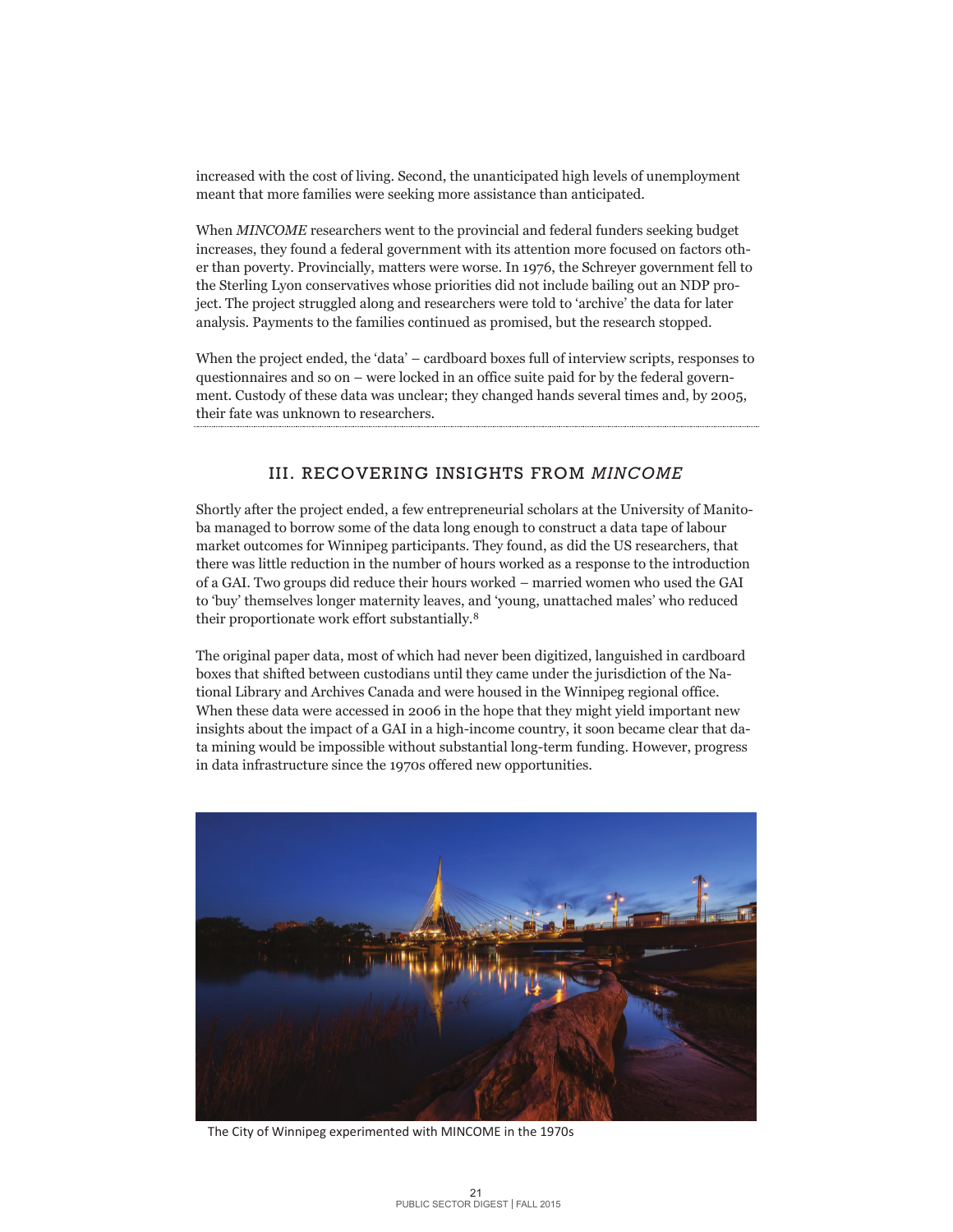"During MINCOME, grade 12 enrollment in Dauphin soared to the extent that in 1976 grade 12 enrollment exceeded 100%; previous dropouts were returning to high school to graduate."

*MINCOME* had been conducted entirely within Manitoba and that province had a universal health insurance scheme fully operational by 1971. In order to administer that scheme, the province constructed a database that recorded virtually every interaction of Manitoba residents with the healthcare system. In the early 1970s, that system was limited to hospitalizations, medical care accessed through physicians and demographic and residential information on all individuals insured under the scheme that was updated every six months. Over time, additional databases were linked at the level of the individual to these original data so that today, well over a hundred databases, some with data back to 1971 and others of more recent origin can be accessed in an anonymized form by researchers with approved projects.

These administrative databases made it possible to determine who lived in the test site of Dauphin Manitoba at the beginning of the experiment which determined eligibility to participate. The wealth of data also made it possible to construct a matched control group based on age, sex and family characteristics that lived in similar communities and were therefore not eligible to participate in *MINCOME*.

Two primary questions drove this research:

- 1) Were families that lived in Dauphin (and were therefore eligible to participate in *MINCOME*) healthier than their matched counterparts who did not participate; and,
- 2) Were children more likely to stay in school if their families participated in *MIN-COME?*

The results were striking.*<sup>9</sup>*

Before *MINCOME*, Dauphin residents were 8.5% more likely to be hospitalized than their matched counterparts. By the end of *MINCOME*, the hospitalization gap had entirely disappeared. When we looked for the causes, we found that the biggest drops were in two categories: "accidents and injuries" – a large category that accounts for a large portion of acute hospital admissions – and "mental health." A similar pattern emerges for visits to family doctors, but here only complaints with a strong mental health component were significantly affected.

We cannot determine from the data why these categories were most affected by a GAI, but a little empathy leads one to imagine how life would be less stressful for low-income families promised a GAI, who might suffer less from all the consequences of trying to live a healthy and satisfying life with too few resources.

One of the most salient findings of this research related to investment in education. Recall that the early labour market work found that "young, unattached males" substantially re